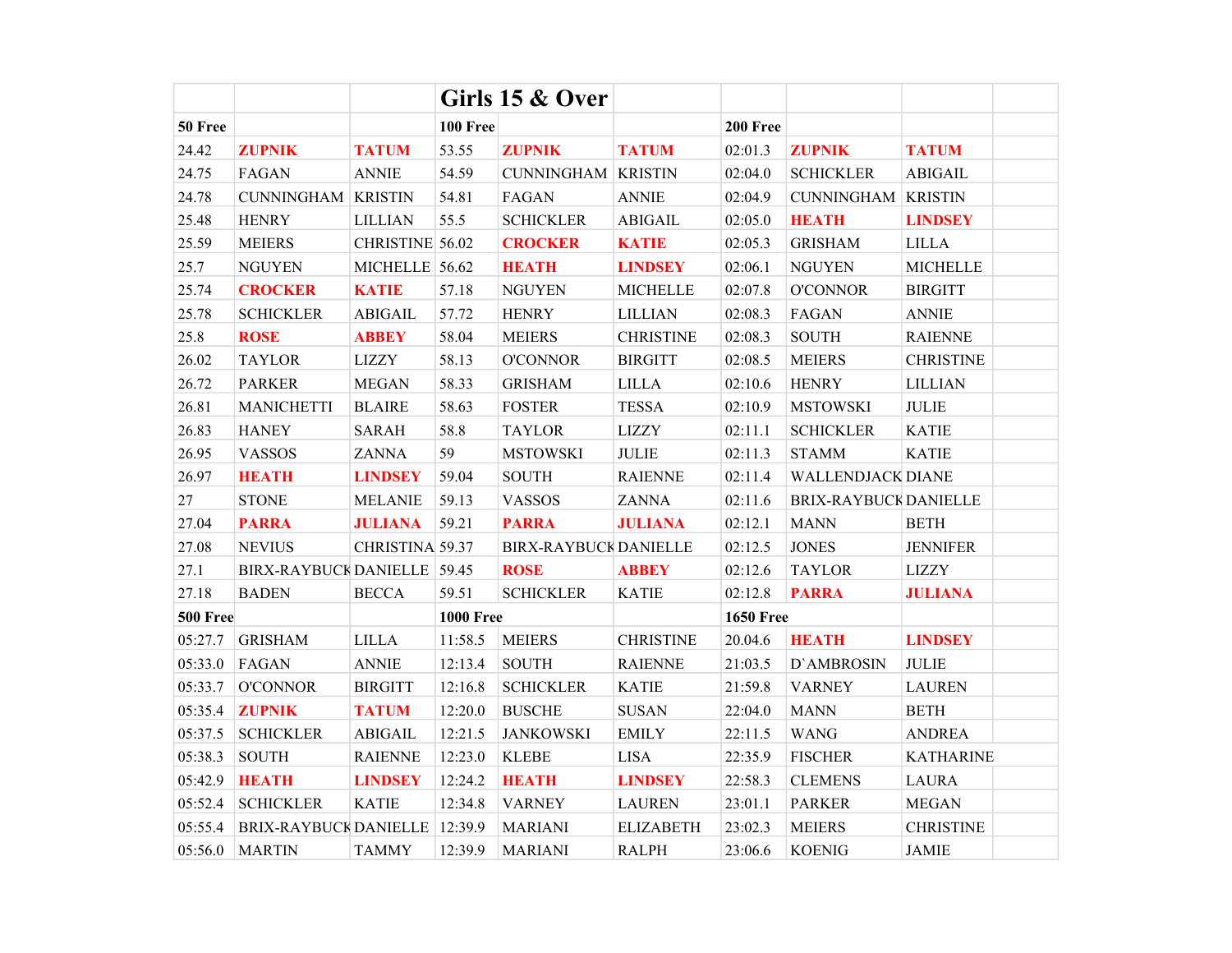| 05:59.1  | <b>NGUYEN</b>                 | CATHERINI 12:40.2 |          | <b>STONE</b>                 | <b>MELANIE</b>   | 23:38.7    | <b>JACOBS</b>              | <b>BLAIR</b>   |
|----------|-------------------------------|-------------------|----------|------------------------------|------------------|------------|----------------------------|----------------|
| 05:59.5  | <b>CUNNINGHAM KRISTIN</b>     |                   | 12:48.3  | <b>JACOBS</b>                | <b>BLAIR</b>     | 23:58.6    | <b>MOREY</b>               | <b>ANNA</b>    |
| 05:59.7  | <b>VARNEY</b>                 | <b>LAUREN</b>     | 12:49.1  | <b>GRISHAM</b>               | <b>LILLA</b>     | 24:03.6    | <b>KLUMPP</b>              | <b>RACHEL</b>  |
| 06:02.5  | <b>STAMM</b>                  | <b>KATIE</b>      | 13:05.4  | $\rm COLE$                   | <b>EMMA</b>      | 24:26.9    | <b>GUTHRIC</b>             | <b>JULIE</b>   |
| 06:03.0  | <b>KLEBE</b>                  | <b>LISA</b>       | 13:13.3  | <b>BRIX-RAYBUCK DANIELLE</b> |                  |            |                            |                |
| 06:04.3  | <b>FOSTER</b>                 | <b>TESSA</b>      | 13:23.0  | <b>MANN</b>                  | <b>BETH</b>      |            |                            |                |
| 06:06.0  | <b>MANN</b>                   | <b>BETH</b>       | 13:25.5  | COLE                         | <b>CLAIRE</b>    |            |                            |                |
| 06:06.1  | <b>JANKOWSKI</b>              | <b>EMILY</b>      | 13:25.6  | <b>CUNNINGHAM KRISTIN</b>    |                  |            |                            |                |
| 06.07.0  | <b>KOENIG</b>                 | <b>JAMIE</b>      | 13:32.0  | <b>WANG</b>                  | <b>ANDREA</b>    |            |                            |                |
| 06:07.4  | <b>CHANG</b>                  | <b>JASMINE</b>    | 13:34.2  | <b>STONE</b>                 | <b>ROBIN</b>     |            |                            |                |
| 400 IM   |                               |                   | 400 IM   |                              |                  | 400 IM     |                            |                |
| 04:43.0  | <b>GRISHAM</b>                | <b>LILLA</b>      | 05:24.6  | <b>COLLARD</b>               | <b>GABRIELLE</b> | 05:31.0    | <b>WANG</b>                | <b>ANDREA</b>  |
| 04:57.2  | BRIX-RAYBUCK DANIELLE 05:24.9 |                   |          | <b>SCHICKLER</b>             | <b>KATIE</b>     | 05:34.1    | <b>PARKER</b>              | <b>MEGAN</b>   |
| 05:01.6  | <b>NGUYEN</b>                 | MICHELLE 05:25.8  |          | <b>JANKOWSKI</b>             | <b>EMILY</b>     | 05:36.0    | SANTANGELO                 | <b>AMBER</b>   |
| 05:14.8  | <b>COLE</b>                   | <b>EMMA</b>       | 05:26.9  | <b>CHANG</b>                 | <b>JASMINE</b>   | 05:36.5    | <b>HENRY</b>               | <b>LILLIAN</b> |
| 05:16.1  | <b>HEATH</b>                  | <b>LINDSEY</b>    | 05:27.4  | <b>MARIANI</b>               | <b>ELIZABETH</b> | 05:37.1    | <b>JACOBS</b>              | <b>BLAIR</b>   |
| 05:17.7  | <b>COLE</b>                   | <b>CLAIRE</b>     | 05:27.4  | <b>MARIANI</b>               | <b>RALPH</b>     | 05:39.2    | <b>ZIEGLER</b>             | <b>RACHEL</b>  |
| 05:20.9  | <b>MEIERS</b>                 | CHRISTINE 05:29.7 |          | <b>BUSCHE</b>                | <b>SUSAN</b>     |            |                            |                |
|          |                               |                   |          |                              |                  |            |                            |                |
|          |                               |                   |          | Girls 15 & Over              |                  |            |                            |                |
| 100 Back |                               |                   | 200 Back |                              |                  | 100 Breast |                            |                |
| 59.39    | <b>ROSE</b>                   | <b>ABBEY</b>      | 02:13.4  | <b>ZUPNIK</b>                | <b>TATUM</b>     | 01:08.3    | <b>SCHICKLER</b>           | <b>ABIGAIL</b> |
| 01:01.7  | <b>ZUPNIK</b>                 | <b>TATUM</b>      | 02:17.6  | <b>JANKOWSKI</b>             | <b>EMILY</b>     | 01:08.3    | <b>GRISHAM</b>             | <b>LILLA</b>   |
| 01:02.9  | <b>NELSON</b>                 | <b>ALICIA</b>     | 02:17.8  | <b>GRISHAM</b>               | <b>LILLA</b>     | 01:08.9    | <b>AUER</b>                | <b>SARAH</b>   |
| 01:03.2  | <b>NGUYEN</b>                 | MICHELLE 02:17.9  |          | <b>NGUYEN</b>                | <b>MICHELLE</b>  | 01:11.7    | BRIX-RAYBUCK DANIELLE      |                |
| 01:03.4  | <b>BUSCHE</b>                 | <b>SUSAN</b>      | 02:18.5  | <b>ROSE</b>                  | <b>ABBEY</b>     | 01:13.0    | <b>DEYE</b>                | <b>EMILY</b>   |
| 01:03.5  | <b>MEIERS</b>                 | CHRISTINE 02:21.2 |          | <b>HEATH</b>                 | <b>LINDSEY</b>   | 01:13.2    | <b>HEATH</b>               | <b>LINDSEY</b> |
| 01:04.2  | <b>JANKOWSKI</b>              | <b>EMILY</b>      | 02:22.5  | <b>STONE</b>                 | <b>MELANIE</b>   | 01:13.4    | <b>SCHICKLER</b>           | <b>KATIE</b>   |
| 01:04.2  | <b>HEATH</b>                  | <b>LINDSEY</b>    | 02:22.7  | <b>O'CONNOR</b>              | <b>BIRGITT</b>   | 01:13.9    | $\rm COLE$                 | <b>EMMA</b>    |
| 01:04.6  | <b>STONE</b>                  | <b>MELANIE</b>    | 02:22.7  | <b>VASSOS</b>                | <b>ZANNA</b>     | 01:14.0    | <b>ZUPNIK</b>              | <b>TATUM</b>   |
| 01:05.0  | <b>CUNNINGHAM KRISTIN</b>     |                   | 02:22.7  | <b>CUNNINGHAM KRISTIN</b>    |                  | 01:14.3    | <b>DEYE</b>                | <b>GRACE</b>   |
| 01:05.1  | <b>PLUMMER</b>                | <b>PEYTON</b>     | 02:23.0  | <b>GREENHOUSE</b>            | <b>DARA</b>      | 01:14.4    | <b>CUNNINGHAM CKRISTIN</b> |                |
| 01:05.1  | <b>GRISHAM</b>                | <b>LILLA</b>      | 02:24.0  | <b>BUSCHE</b>                | <b>SUSAN</b>     | 01:15.3    | <b>VASSOS</b>              | <b>ZANNA</b>   |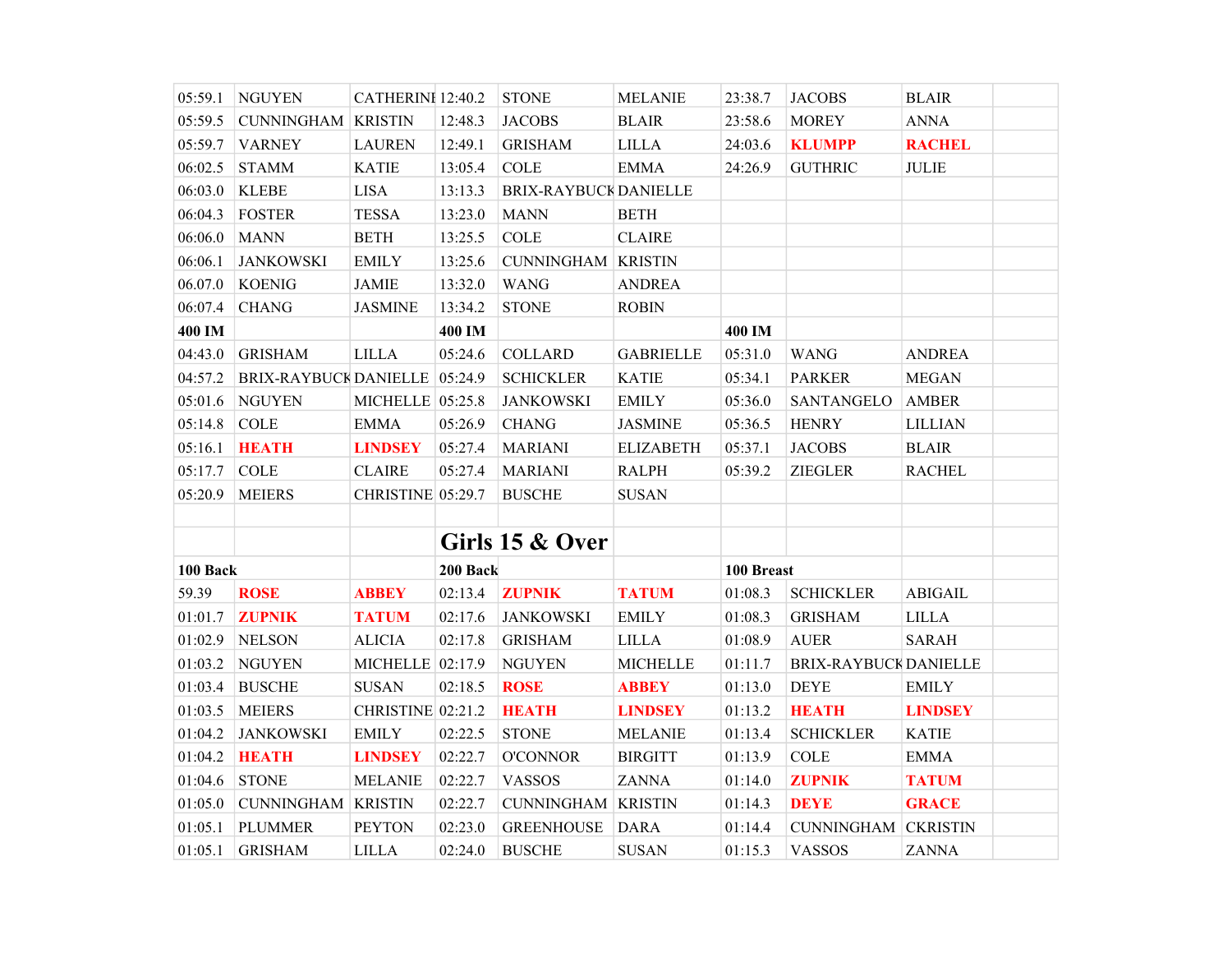| 01:05.2    | <b>MANICHETTI</b>             | <b>BLAIRE</b>     | 02:27.0        | <b>MEIERS</b>             | <b>CHRISTINE</b>   | 01:15.3        | <b>STAMM</b>                 | <b>KATIE</b>       |  |
|------------|-------------------------------|-------------------|----------------|---------------------------|--------------------|----------------|------------------------------|--------------------|--|
| 01:05.4    | <b>VASSOS</b>                 | <b>ZANNA</b>      | 02:28.6        | <b>MARIANI</b>            | <b>ELIZABETH</b>   | 01:15.6        | <b>THAI</b>                  | <b>JENNIFER</b>    |  |
| 01:05.9    | <b>PARKER</b>                 | <b>JENNY</b>      | 02:28.6        | <b>MARIANI</b>            | <b>RALPH</b>       | 01:15.8        | <b>JACOBS</b>                | <b>BLAIR</b>       |  |
| 01:06.0    | <b>MARIANI</b>                | ELIZABETH 02:29.0 |                | <b>DEJONG</b>             | <b>MICHELLE</b>    | 01:16.4        | <b>MEIERS</b>                | <b>CHRISTINE</b>   |  |
| 01:06.0    | <b>MARIANI</b>                | <b>RALPH</b>      | 02:29.9        | <b>CHANG</b>              | <b>JASMINE</b>     | 01:16.5        | <b>MAVRIKES</b>              | <b>JULIA</b>       |  |
| 01:06.1    | <b>O'CONNOR</b>               | <b>BIRGITT</b>    | 02:30.1        | <b>ZIEGLER</b>            | <b>RACHEL</b>      | 01:16.7        | <b>ZHANG</b>                 | <b>LILY</b>        |  |
| 01:06.2    | <b>ZIEGLER</b>                | <b>RACHEL</b>     | 02:30.6        | <b>VARNEY</b>             | <b>LAUREN</b>      | 01:16.7        | <b>NGUYEN</b>                | <b>MICHELLE</b>    |  |
| 01:06.5    | <b>SOUTH</b>                  | <b>RAIENNE</b>    | 02:30.7        | <b>GRAVATT</b>            | <b>ANN</b>         | 01:16.7        | <b>SCHRAIBMAN</b>            | <b>ERIN</b>        |  |
|            |                               |                   |                |                           |                    |                |                              |                    |  |
| 200 Breast |                               |                   | <b>100 Fly</b> |                           |                    | <b>200 Fly</b> |                              |                    |  |
| 02:27.0    | <b>GRISHAM</b>                | <b>LILLA</b>      | 59.6           | FAGAN                     | <b>ANNIE</b>       | 02:23.7        | <b>NGUYEN</b>                | <b>MICHELLE</b>    |  |
| 02:29.4    | <b>SCHICKLER</b>              | <b>ABIGAIL</b>    | 01:01.4        | <b>ZUPNIK</b>             | <b>TATUM</b>       | 02:25.6        | FAGAN                        | <b>ANNIE</b>       |  |
| 02:34.8    | BIRX-RAYBUCK DANIELLE 01:01.7 |                   |                | <b>NGUYEN</b>             | <b>MICHELLE</b>    | 02:26.0        | <b>CUNNINGHAM KRISTIN</b>    |                    |  |
| 02:35.9    | <b>AUER</b>                   | <b>SARAH</b>      | 01:02.4        | <b>GRAVATT</b>            | <b>ANN</b>         | 02:26.2        | $\rm COLE$                   | <b>CLAIRE</b>      |  |
| 02:38.8    | $\rm COLE$                    | <b>EMMA</b>       | 01:02.6        | <b>CUNNINGHAM KRISTIN</b> |                    | 02:27.5        | $\rm COLE$                   | <b>EMMA</b>        |  |
| 02:41.5    | <b>CUNNUNGHAM KRISTIN</b>     |                   | 01:03.0        | <b>WANG</b>               | <b>ANDREA</b>      | 02:29.2        | <b>WANG</b>                  | <b>ANDREA</b>      |  |
| 02:42.5    | <b>HEATH</b>                  | <b>LINDSEY</b>    | 01:02.9        | <b>MANICHETTI</b>         | <b>BLAIRE</b>      | 02:30.6        | <b>BIRX-RAYBUCK DANIELLE</b> |                    |  |
| 02:42.8    | <b>JACOBS</b>                 | <b>BLAIR</b>      | 01:04.5        | <b>GRISHAM</b>            | <b>LILLA</b>       | 02:33.1        | <b>GRAVATT</b>               | $\mbox{{\sc ANN}}$ |  |
| 02:44.4    | <b>SCHICKLER</b>              | <b>KATIE</b>      | 01:04.7        | <b>HEATH</b>              | <b>LINDSEY</b>     | 02:33.1        | <b>GREENHOUSE</b>            | <b>DARA</b>        |  |
| 02:44.9    | <b>CHANG</b>                  | <b>JASMINE</b>    | 01:05.9        | <b>ROSE</b>               | <b>ABBEY</b>       | 02:33.3        | <b>HEATH</b>                 | <b>LINDSEY</b>     |  |
| 02:45.2    | <b>BLASIAK</b>                | <b>ANNA</b>       | 01:05.9        | <b>O'CONNOR</b>           | <b>BIRGITT</b>     | 02:36.0        | <b>MARIANI</b>               | <b>ELIZABETH</b>   |  |
| 02:47.0    | <b>STAMM</b>                  | <b>KATIE</b>      | 01:05.9        | <b>GREENHOUSE</b>         | <b>DARA</b>        | 02:36.0        | <b>MANN</b>                  | <b>BETH</b>        |  |
| 02:47.1    | <b>COLE</b>                   | <b>CLAIRE</b>     | 01:06.1        | <b>SCHICKLER</b>          | <b>ABIGAIL</b>     | 02:36.3        | <b>COLLARD</b>               | <b>GABRIELLE</b>   |  |
| 02:47.2    | <b>DEYE</b>                   | <b>GRACE</b>      | 01:06.9        | <b>KIM</b>                | ALESSANDRA 02:38.0 |                | <b>MSTOWSKI</b>              | <b>JULIE</b>       |  |
| 02:47.4    | <b>MAVRIKES</b>               | <b>JULIA</b>      | 01:07.2        | <b>COLE</b>               | <b>CLAIRE</b>      | 02:39.2        | <b>PARKER</b>                | <b>MEGAN</b>       |  |
| 02:47.5    | <b>CHANG</b>                  | <b>EMILY</b>      | 01:07.2        | <b>SOUTH</b>              | <b>RAIENNE</b>     | 02:42.2        | WILKENSEN                    | $\textit{JILL}$    |  |
| 02:49.0    | <b>SCHRAIBMAN</b>             | <b>ERIN</b>       | 01:07.2        | BRIX-RAYBUCK DANIELLE     |                    | 02:42.9        | <b>MEIERS</b>                | <b>CHRISTINE</b>   |  |
| 02:49.3    | <b>PARRA</b>                  | <b>JULIANA</b>    | 01:07.6        | <b>RINALDI</b>            | <b>MELISSA</b>     | 02:43.0        | <b>HESS</b>                  | <b>LAUREN</b>      |  |
| 02:49.6    | <b>ZHANG</b>                  | <b>LILY</b>       | 01:07.7        | <b>MSTOWSKI</b>           | <b>JULIE</b>       | 02:45.4        | <b>CHANG</b>                 | JI                 |  |
| 02:50.5    | <b>WILSON</b>                 | <b>MARINA</b>     | 01:07.7        | <b>PARKER</b>             | <b>MEGAN</b>       | 02:47.3        | <b>SOUTH</b>                 | <b>RAIENNE</b>     |  |
| 200 IM     |                               |                   |                |                           |                    |                |                              |                    |  |
| 02:15.4    | <b>GRISHAM</b>                | <b>LILLA</b>      | 02:24.1        | FAGAN                     | <b>ANNIE</b>       | 02:27.1        | <b>SCHICKLER</b>             | <b>KATIE</b>       |  |
| 02:15.8    | <b>ZUPNIK</b>                 | <b>TATUM</b>      | 02:24.7        | <b>O'CONNOR</b>           | <b>BIRGITT</b>     | 02:27.8        | <b>TAYLOR</b>                | <b>LIZZY</b>       |  |